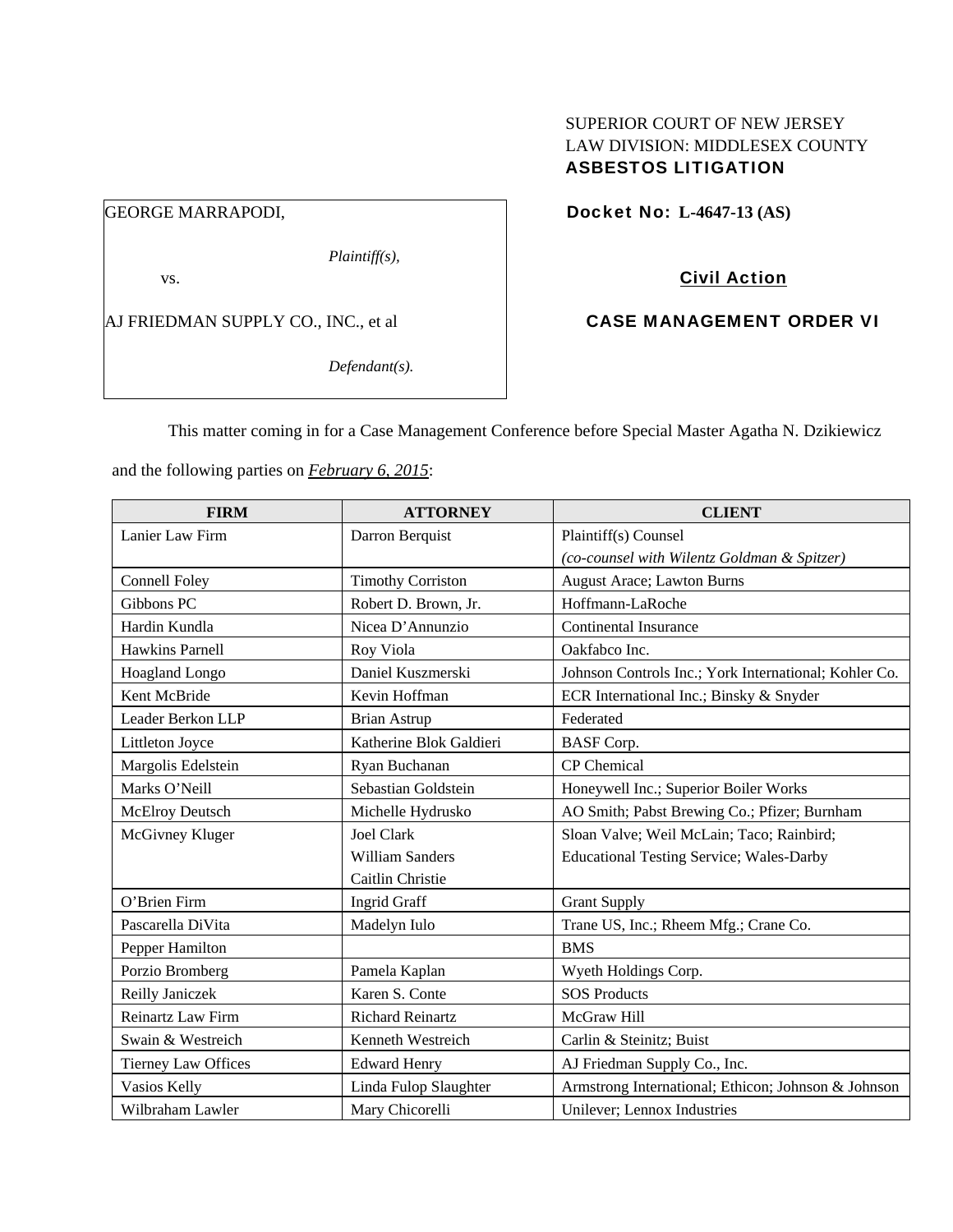IT IS on this **9th** day of **February, 2015** *effective from the conference date;*

ORDERED as follows:

Counsel receiving this Order through computerized electronic medium (E-Mail) shall be deemed by the court to have received a copy of the filed original court document. Any document served pursuant to this Order shall be deemed to be served by mail pursuant to *R*.1:5-2.

### **DISCOVERY**

| April 24, 2015 | Fact discovery, including depositions, shall be completed by this date. Plaintiff's   |
|----------------|---------------------------------------------------------------------------------------|
|                | counsel shall contact the Special Master within one week of this deadline if all fact |
|                | discovery is not completed.                                                           |
|                |                                                                                       |

June 26, 2015 Depositions of corporate representatives shall be completed by this date.

### **EARLY SETTLEMENT**

April 24, 2015 Settlement demands shall be served on all counsel and the Special Master by this date.

### **SUMMARY JUDGMENT MOTION PRACTICE**

- July 24, 2015 Summary judgment motions shall be filed no later than this date
- August 21, 2015 Last return date for summary judgment motions.

#### **MEDICAL DEFENSE**

- April 30, 2015 Plaintiff shall serve wrongful death expert medical report by this date.
- September 30, 2015 Defendants shall identify its medical experts and serve medical expert reports, if any, by this date. **In addition, defendants shall notify plaintiff's counsel (as well as all counsel of record) of a joinder in an expert medical defense by this date.**

#### **LIABILITY EXPERT REPORTS**

- July 31, 2015 Plaintiff shall identify its liability experts and serve liability expert reports or a certified expert statement by this date or waive any opportunity to rely on liability expert testimony.
- September 30, 2015 Defendants shall identify its liability experts and serve liability expert reports, if any, by this date or waive any opportunity to rely on liability expert testimony.
- October 16, 2015 Plaintiff shall identify its rebuttal liability experts and serve rebuttal liability expert reports, if any, by this date.

\_\_\_\_\_\_\_\_\_\_\_\_\_\_\_\_\_\_\_\_\_\_\_\_\_\_\_\_\_\_\_\_\_\_\_\_\_\_\_\_\_\_\_\_\_\_\_\_\_\_\_\_\_\_\_\_\_\_\_\_\_\_\_\_\_\_\_\_\_\_\_\_\_\_\_\_\_\_\_\_\_\_\_\_\_\_\_\_\_\_\_\_\_\_\_\_\_\_\_\_\_\_\_\_\_\_\_\_\_\_